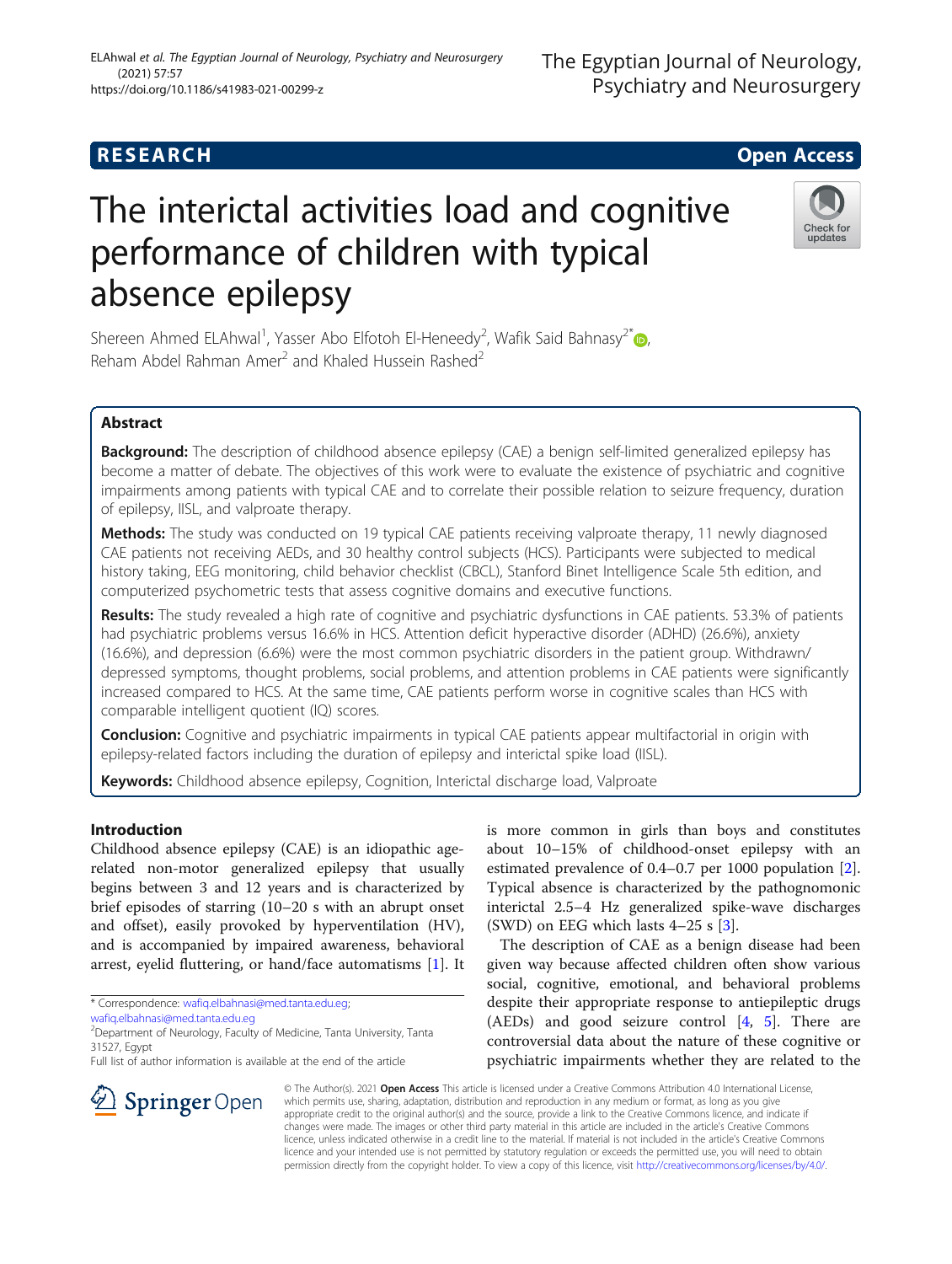epileptic syndrome, the AEDs, or a combination of both [[6\]](#page-5-0). The interaction between the interictal spikes (IIS) and cognitive impairment is still a matter of research as the IIS may produce disturbances in neural processing called transitory cognitive impairment [\[7\]](#page-5-0).

# Aim of the work

Aims of the work were to evaluate the existence of psychiatric and cognitive impairments among patients with typical CAE and to correlate their possible relation to seizure frequency, duration of epilepsy, interictal spike load (IISL), and valproate therapy.

#### Methods

This study was an observational cross-sectional casecontrol study performed on 19 consecutive patients with typical CAE on valproate therapy, 11 newly diagnosed CAE patients not receiving AEDs, and 30 healthy control subjects (HCS) matching patients' age, sex, and educational level. Patients and HCS were selected from the epilepsy clinic in the Neurology and Psychiatry Center, Tanta University Hospitals, from the period 1 April 2017 to 31 March 2019. Typical CAE was diagnosed according to the revised criteria of the International League Against Epilepsy (ILAE) 2017 for absence epilepsy [\[8](#page-5-0)].

Exclusion criteria comprised of children with atypical absence epilepsy, intellectual disabilities, developmental delay, premorbid psychiatric problems, neuro-metabolic disorders, or those receiving drugs with a negative impact on cognition.

The study was approved by the local Ethical Research Committee of the Faculty of Medicine, Tanta University Hospitals. Informed consent was obtained from all subjects' guardians before participation in the study and any potential risks were clarified to them.

All participants were subjected to medical history taking, neurological examination, routine laboratory tests, measurement of serum valproic acid (in treated patients' group), and blood level of ammonia. They were also submitted to simultaneous long-term EEG monitoring and cognitive assessment. Long-term EEG for 2 h was done in the morning by two different epileptologists with experience of more than 15 years in EEG analysis. Comparison between both raters showed no interrater variability. Provocative tests like post hyperventilation and photic stimulation were used.

The mean IISL was calculated and correlated with the cognitive assessment results. EEG was visually rated by two different epileptologists. The number of spike-wave in 2 h was calculated and divided on 120 where the mean spike per minute was estimated for every case.

The EEG was performed using the Nihon Kohden EEG system (model EEG-1200, 64 channels, Japan) regarding

the American Clinical Neurophysiology Society guidelines [[9](#page-5-0)].

The IQ was measured by the Arabic validated version of Stanford Binet Intelligence Scale 5th ed. [[10\]](#page-5-0), and the cognitive functions were evaluated by applying the computerized version 0.14 of The Psychology Experiment Building Language (PEBL) and PEBL Test Battery [\[11](#page-5-0)]. We assessed the executive planning/set-shifting by the Wisconsin Card Sorting Test [[12](#page-5-0)], the problem-solving by Tower of London test  $[13]$ , the attention/response inhibition by Stroop test, the processing speed by Trail Making Test, the fine motor speed by finger tapping test, the complex motor control by pursuit rotor task, the working memory by Corsi's Block Tapping Test [[11](#page-5-0)], and the language/verbal fluency by the Arabic version of the Controlled Oral Word Association Test (COWAT) [\[14\]](#page-5-0).

All the psychometric tests were done in a single session by the psychiatrist in the morning after performing the specified laboratory investigation. Each psychometric test is explained in detail in the Arabic language to each participant before starting to apply the test battery.

A psychiatric evaluation was done using the Arabic translation of the Kiddie Schedule of Affective Disorders and Schizophrenia (K-SADS) [\[15](#page-5-0)]. The emotional and behavioral problems were assessed by using an Arabic validated form of the Child Behavior Checklist (CBCL) that was fulfilled by the guardians and scored by a computerized software system (Assessment Data Manager-version 9.1) [\[16](#page-5-0)].

Statistical presentation and analysis were conducted using the Statistical Program for Social Science (SPSS) Version 20.0, IBM, Armonk, NY, USA. Quantitative data were expressed as mean  $\pm$  standard deviation (SD), and qualitative data were expressed as frequency and percentage. Chi-square  $(\chi^2)$  and ANOVA tests were also used.

#### Results

Demographic data of CAE patients and the control group revealed that their ages were  $7.97 \pm 1.71$  years and  $8.13 \pm 2.19$  years, respectively. Sixty percent were females (18/30), and 40% were males (12/30) in both groups. Twenty-eight (93.3%) patients and 29 (96.6%) in the control group were educated. Both groups were between kindergarten (KG1) to 4th year primary school grade. The studied groups were age-, educational level-, and sex-matched.

In the CAE group, the mean disease duration was 11.43 ± 9.64 months. Treated patients (19/30) 63.3% receiving sodium valproate (VPA) in the dose range of 800–2000 mg/day and (11/30) 36.7% were newly diagnosed. The average blood levels of VPA were within the therapeutic range of 82.21  $\pm$  16.46 mg/dl. Sixty percent were seizure-free for at least 6 months based on parental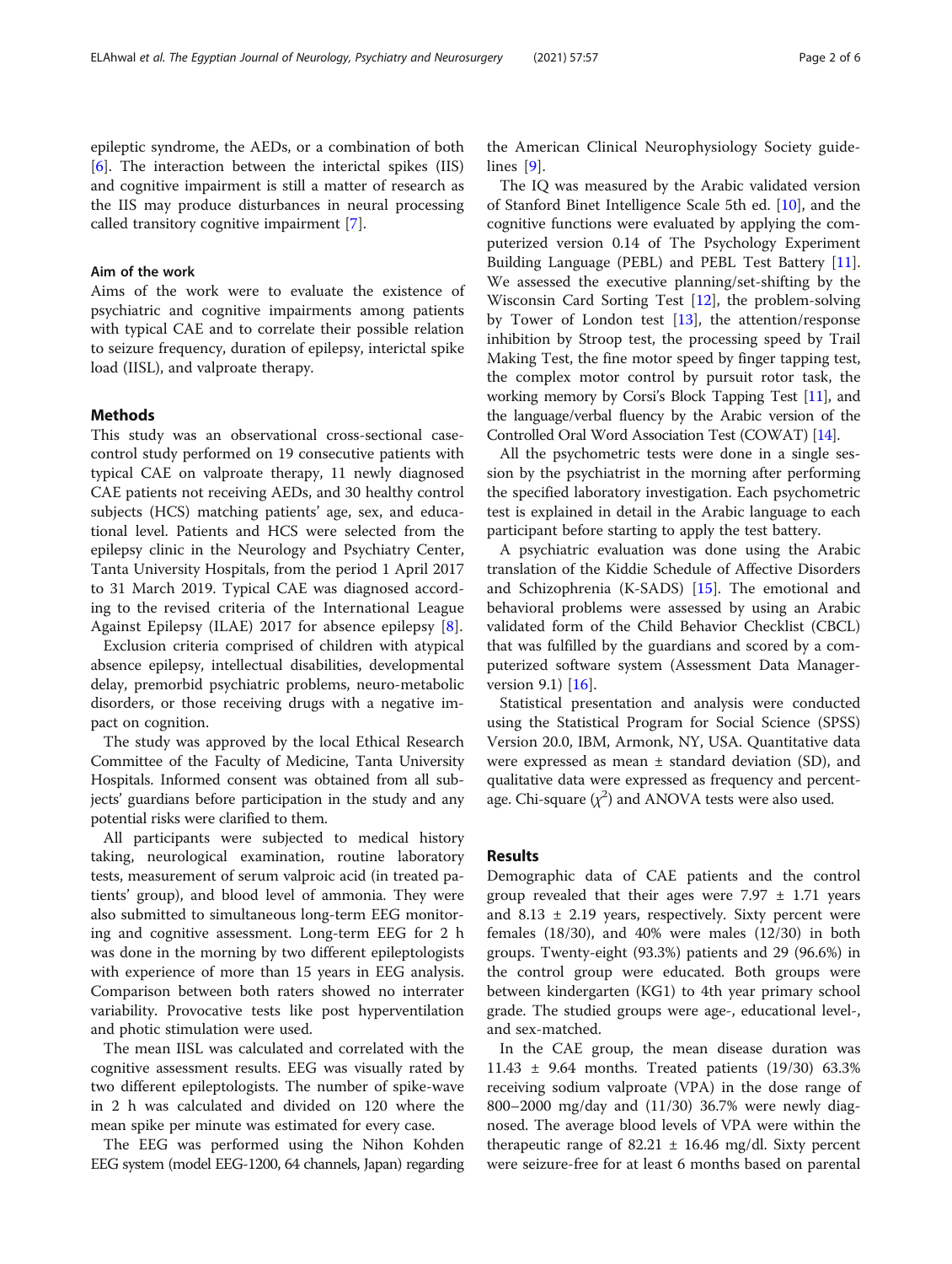reports, while others had ongoing seizures ranging from less than 1 to up to 20 seizures per day.

In CAE children, about 16 patients (53.3%) had psychiatric disorders, 8 children had ADHD (26.6%), 5 children had anxiety (16.6%), 2 had depression disorder (6.6%), and one child (3.3%) had both depression and anxiety. However, in the control group, 5 participants (16.6%) only had a psychiatric illness, 3 children with ADHD (10%), 1 child with anxiety (3.3%), and one child with both ADHD and depression.

The results of CBCL for our participants showed that there were significant increases in each of withdrawn/depressed symptoms, thought problems, attention problems, and social problems in both treated (group I) and newly diagnosed (group II) patients compared to controls (group III), while comparison between the treated and newly diagnosed patients showed non-significant difference. On the other hand, the somatic complaints, anxious/depressed symptoms, delinquent, and aggressive behaviors showed non-significant differences between the studied groups (Table 1).

Cognitive assessments of our studied groups showed that there were statistically significant differences in group I and group II compared to the control (group III). The cognitive impairment in CAE patients included deficits in attention, complex motor tasks, verbal fluency, and executive functions (problem-solving, executive planning, and set-shifting) as shown in Table [2](#page-3-0). Comparison between the treated and newly diagnosed patients showed non-significant difference except for Wisconsin Card Sorting Test (WCST).

Compared to the control subjects, 14 CAE patients (46.6%) had language dysfunction, 19 patients (63.33%) had attention problems, 13 patients (43.6%) had impaired problem-solving, 10 patients (33.33%) had problems in planning/set-shifting and 21 patients (70%) had dysfunction in complex motor control.

There was no significant effect of epilepsy-related variables (age of onset, frequency of seizure) on these

psychiatric and cognitive abnormalities as shown in Table [3,](#page-3-0) while disease duration and IISL were correlated with these abnormalities. The mean IISL was  $1.43 \pm 1.78$ spike/min. There was a positive correlation between disease duration and psychiatric symptoms (thought problems) and a negative correlation between IISL and WCST as illustrated in Fig. [1.](#page-4-0)

### **Discussion**

Childhood absence epilepsy not only affects subcortical structure but disrupts regions of the frontal cortex, cingulate, and thalamus as well. This may explain the affection of behavior and cognition in CAE. The question arises whether all these deficiencies are attributed to the disease itself or the use of AEDs [[17\]](#page-5-0).

In this study, there was a high rate of psychiatric dysfunctions among the CAE group with ADHD, anxiety, and depression representing the most encountered psychiatric disorders. These results agreed with Caplan et al. [[18\]](#page-5-0) who documented that 61% of the CAE group had a psychiatric diagnosis, especially anxiety disorders and ADHD. In the same line, Vega et al. [\[19\]](#page-5-0) found that CAE increased the patients' risk for affective problems, including anxiety and depression. From the biological point of view, the frontal lobe, thalamus, and serotonin dysfunction are concerned with both anxiety disorders and absence of epilepsy [\[20\]](#page-5-0).

CAE patients perform worse in cognitive tasks than their healthy counterparts despite having IQ levels within the average range. This cognitive impairment was significantly noticeable in attention, complex motor tasks, verbal fluency, and executive functions among the former group, which may be reflected in their academic achievements. These findings were following previous studies [\[21](#page-5-0), [22](#page-5-0)] that documented that patients with CAE suffered problems in attention and executive functions.

Verrotti et al. [[23\]](#page-5-0) reported that the CAE has affected mainly verbal skills and executive functions and did not affect memory. Caplan et al. [[18\]](#page-5-0) found that 25% of

|  | Table 1 Comparison between studied groups in child behavior checklist |  |  |  |
|--|-----------------------------------------------------------------------|--|--|--|
|  |                                                                       |  |  |  |

|                   | Group I<br>$(n = 19)$ | Group II         | <b>Group III</b> | ANOVA test (p-value) |           |            |  |
|-------------------|-----------------------|------------------|------------------|----------------------|-----------|------------|--|
|                   |                       | $(n = 11)$       | $(n = 30)$       | l vs. II             | l vs. III | II vs. III |  |
| Withdrawn         | $59.89 \pm 5.29$      | $61.64 \pm 3.01$ | $52.80 \pm 2.73$ | 0.228                | $0.001*$  | $0.001*$   |  |
| Social problem    | $57.84 \pm 4.82$      | $60.73 \pm 4.22$ | $54.53 \pm 4.74$ | 0.109                | $0.019*$  | $0.001*$   |  |
| Thought problem   | $60.21 \pm 4.48$      | $58.91 \pm 5.89$ | $51.87 \pm 2.16$ | 0.376                | $0.001*$  | $0.001*$   |  |
| Somatic complaint | $55.74 \pm 5.35$      | $54.18 \pm 3.63$ | $54.23 \pm 4.22$ | 0.367                | 0.261     | 0.974      |  |
| Anxious/depressed | $54.89 \pm 4.24$      | $53.82 \pm 3.84$ | $54.23 \pm 2.78$ | 0.419                | 0.521     | 0.737      |  |
| <b>Attention</b>  | $59.89 \pm 5.38$      | $61.09 \pm 5.54$ | $52.23 \pm 3.02$ | 0.474                | $0.001*$  | $0.001*$   |  |
| Aggressive        | $54.16 \pm 3.86$      | $53.55 \pm 3.21$ | $53.17 \pm 3.43$ | 0.649                | 0.343     | 0.762      |  |
| <b>Delinguent</b> | $52.26 \pm 3.46$      | $52.09 \pm 1.04$ | $51.93 \pm 2.21$ | 0.859                | 0.660     | 0.861      |  |
|                   |                       |                  |                  |                      |           |            |  |

\*Significant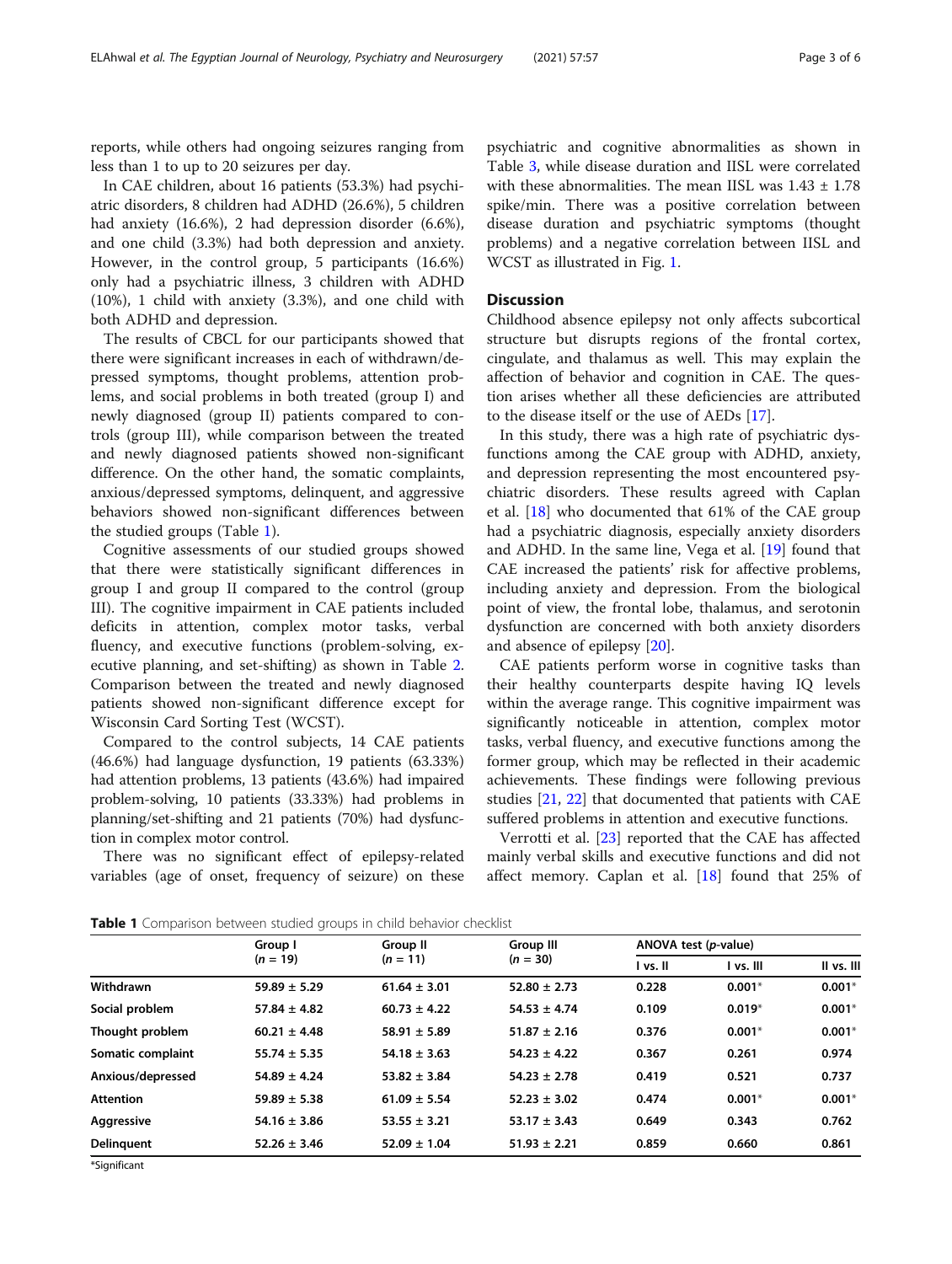|                                  | Group I<br>$(n = 19)$ | Group II           | <b>Group III</b>  |          | ANOVA test (p-value) |            |  |
|----------------------------------|-----------------------|--------------------|-------------------|----------|----------------------|------------|--|
|                                  |                       | $(n = 11)$         | $(n = 30)$        | I vs. II | I vs. III            | II vs. III |  |
| Intelligence quotient            | $87.58 \pm 7.51$      | $93.73 \pm 9.09$   | 91.77±8.97        | 0.063    | 0.101                | 0.518      |  |
| Finger tapping (DH)              | $104.26 \pm 4.65$     | $105.64 \pm 5.59$  | $105.83 \pm 5.13$ | 0.478    | 0.295                | 0.913      |  |
| Finger tapping (NDH)             | $104.79 \pm 4.57$     | $102.55 \pm 2.84$  | 105.67±4.37       | 0.165    | 0.480                | 0.056      |  |
| <b>COWAT</b>                     | $92.68 \pm 2.54$      | $99.55 \pm 10.54$  | 110.90±10.80      | 0.059    | $0.001*$             | $0.001*$   |  |
| Stroop (s)                       | $163.89 \pm 21.86$    | $169.55 \pm 22.76$ | 129.17±12.52      | 0.409    | $0.001*$             | $0.001*$   |  |
| Trail making A (s)               | $61.79 \pm 12.70$     | $59.55 \pm 12.48$  | 56.63±14.11       | 0.660    | 0.195                | 0.540      |  |
| Trail making B (s)               | $124.89 \pm 61.66$    | $149.36 \pm 43.66$ | 125.30±45.66      | 0.210    | 0.978                | 0.186      |  |
| Corsi's block tapping test       | $4.37 \pm 0.81$       | $4.53 \pm 0.72$    | $4.52 \pm 0.74$   | 0.583    | 0.498                | 0.978      |  |
| Tower of London (correct moves)  | $82.16 \pm 10.80$     | $84.18 \pm 12.45$  | $95.07 \pm 9.12$  | 0.607    | $0.001*$             | $0.004*$   |  |
| WCST (conceptual level response) | $43.53 \pm 6.73$      | $49.73 \pm 8.00$   | 54.60±6.05        | $0.017*$ | $0.001*$             | $0.042*$   |  |
| Pursuit rotor task (s)           | $35.95 \pm 7.74$      | $37.36 \pm 6.10$   | $20.13 \pm 8.23$  | 0.631    | $0.001*$             | $0.001*$   |  |
|                                  |                       |                    |                   |          |                      |            |  |

#### <span id="page-3-0"></span>Table 2 Comparison between studied groups in cognitive tests

\*Significant

COWAT controlled oral word association test, DH dominant hand, NDH non-dominant hand, WCST Wisconsin Card Sorting Test

children with CAE had subtle cognitive dysfunction and 43% had linguistic problems, while Vindhiya et al. [[24](#page-5-0)] have recognized significant language difficulties and impaired visual memory in their CAE patients. Cheng et al. [[25\]](#page-5-0) found deficits in visual attention, intelligence, and executive functions with normal language speed among CAE children. Dissimilar selection criteria and different assessment tools may explain the conflicting results between different series.

In the present study, the patients' age of onset and the rate of seizures did not significantly influence the cognitive performance, while the duration of epilepsy was considerably correlated with cognitive dysfunctions. Gerhard et al. [[26\]](#page-5-0) also stressed the adverse effects of a longer duration of epilepsy on the intellectual functioning of adults and children with epilepsy. Cormack et al. [[27](#page-5-0)] stated that the onset of epilepsy is a risk factor for cognitive disabilities if it occurs in the first 3 years of life.

The AEDs diminish neuronal irritability; hence, it could lessen neuronal excitability and decrease cognitive functions. In this study, valproate seems not impairing cognitive ability when its dosage falls within the normal therapeutic range. Sirisamut et al. [\[28\]](#page-5-0) also showed that the VPA group did not exhibit any significant differences to normal comparators; the most marked adverse effects that affect cognition were observed with barbiturates and benzodiazepines, while the cognitive side effects of phenytoin, valproate, and carbamazepine did not reach the significant difference.

In this study, the high IISL was correlated with cognitive impairment. These results agree with Fonseca et al. [[29](#page-5-0)] who found that suppression of interictal epileptiform discharges (IEDs) is associated with improved cognitive functions in children with epilepsy. These results were also consistent with the outcomes of Ung et al. [\[30\]](#page-5-0) who reported that frequent IEDs in more than 10% of the record can impair cognitive performance in children.

|  |  |  | Table 3 Correlation between epilepsy-related factors with cognitive and psychiatric abnormalities |  |  |  |  |
|--|--|--|---------------------------------------------------------------------------------------------------|--|--|--|--|
|--|--|--|---------------------------------------------------------------------------------------------------|--|--|--|--|

|                           | <b>Duration of disease</b> |          | Frequency of seizure |       | Age of onset |       | <b>IISL</b> |          |
|---------------------------|----------------------------|----------|----------------------|-------|--------------|-------|-------------|----------|
|                           |                            | р        |                      | p     |              | р     |             | р        |
| Withdrawn                 | 0.485                      | $0.011*$ | $-0.116$             | 0.540 | 0.177        | 0.349 | 0.493       | $0.008*$ |
| Social problem            | 0.305                      | $0.092*$ | 0.243                | 0.195 | $-0.106$     | 0.576 | 0.287       | 0.105    |
| Thought problem           | 0.512                      | $0.001*$ | 0.216                | 0.348 | 0.132        | 0.486 | 0.473       | $0.010*$ |
| <b>Attention</b>          | 0.392                      | $0.042*$ | $-0.047$             | 0.806 | $-0.027$     | 0.886 | 0.597       | $0.001*$ |
| Stroop time in s          | 0.513                      | $0.001*$ | 0.237                | 0.208 | 0.101        | 0.596 | 0.639       | $0.001*$ |
| <b>Tower of London</b>    | $-0.602$                   | $0.001*$ | 0.214                | 0.257 | $-0.093$     | 0.624 | 0.719       | $0.001*$ |
| <b>COWAT</b>              | $-0.412$                   | $0.019*$ | $-0.356$             | 0.053 | $-.063$      | 0.742 | $-0.593$    | $0.001*$ |
| <b>WCST</b>               | $-0.682$                   | $0.001*$ | $-.147$              | 0.439 | $-0.058$     | 0.760 | $-0.757$    | $0.001*$ |
| <b>Pursuit rotor task</b> | 0.529                      | $0.001*$ | $-0.023$             | 0.903 | 0.228        | 0.225 | 0.487       | $0.009*$ |

\*Significant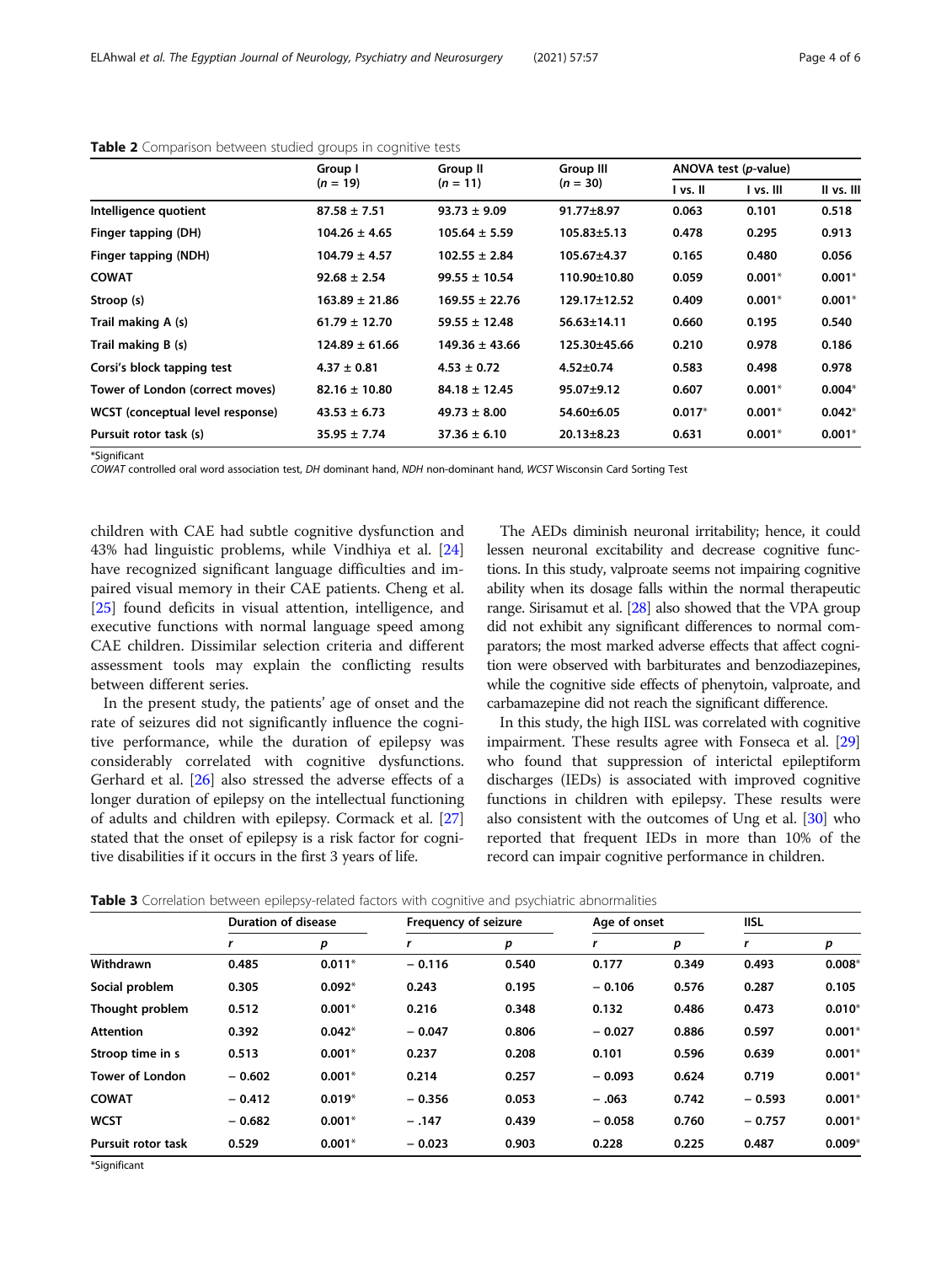<span id="page-4-0"></span>

# Conclusion

The traditional descriptions of CAE as a benign disease had been given way. ADHD, anxiety, and depression represented the most encountered psychiatric disorders. The cognitive impairment was significantly noticeable in attention and executive functions. These psychiatric and cognitive abnormalities were correlated with disease duration and IISL.

#### Recommendations

Clinicians should be alert for early recognition and management of children suffering from CAE. This chiefly concerns children with extended duration of illness. Choosing AEDs, that pose high performance in controlling seizures and had negligible cognitive adverse effects, with gradual titration of these drugs and using them in their lowest effective dose is a very important issue. Follow-up of patients with EEG, even if they are seizure-free, for detection of IIS discharge is crucial because suppression of these troublesome discharges is associated with improved cognitive functions.

## Limitations

A bigger sample size and double-blind study could increase the sensitivity and sensibility of the results.

#### Abbreviations

AEDs: Antiepileptic drugs; ADHD: Attention deficit hyperactive disorder; CAE: Childhood absence epilepsy; CBCL: Child behavior checklist; COWAT: Controlled oral word association test; HCS: Healthy control subjects; HV: Hyperventilation; IEDs: Interictal epileptiform discharges; IIS: Interictal spikes; IISL: Interictal spike load; ILAE: International League Against Epilepsy; IQ: Intelligent quotient; K-SADS: Kiddie Schedule for Affective Disorders and Schizophrenia; PEBL: Psychology Experiment Building Language; VPA: Sodium valproate; SWD: Spike-wave discharges; WCST: Wisconsin Card Sorting Test

#### Acknowledgements

We would like to thank the epilepsy clinic medical and para-medical staff, Neuropsychiatry Department, Tanta University Hospitals, for their great help in patients' selection and neurocognitive evaluation.

#### Authors' contributions

SAE participated in the study's design, patients' selection, EEG interpretation, statistical analysis, data analysis, references collection, manuscript writing, and final approval. YAH participated in study idea and design, patients' assessment and inclusion, EEG interpretation, statistical analysis, references collection, manuscript writing, and final approval. WSB participated in study idea and design, patients' assessment and inclusion, EEG interpretation, statistical analysis, references collection, manuscript writing, and final approval. RAA participated in study's design, patients' neurocognitive assessment, data analysis, manuscript revision, and final approval. KHR participated in the study's design, patients' selection, EEG interpretation, statistical analysis, data analysis, references collection, manuscript writing, and final approval.

#### Funding

No funding had been received.

#### Availability of data and materials

The datasets used and/or analyzed during the current study are available from the corresponding author on reasonable request.

#### **Declarations**

#### Ethics approval and consent to participate

- The manuscript was approved from The Research Ethics Committee and Quality Assurance Unit, Faculty of Medicine, Tanta University.
- The URL: <http://tqac.tanta.edu.eg/new-tqac/>
- [QualityAssuranceUnit@hotmail.com](mailto:QualityAssuranceUnit@hotmail.com)
- Approval code: 31478/04/17
- Name of the PI: Wafik Said Bahnasy
- Name of the department: Neuropsychiatry
- Type of the research: promotion research
- Date of approval: April 2017
- The study's protocol had been permitted by The Research Ethics Committee and Quality Assurance Unit, Faculty of Medicine, Tanta University. Participations were voluntary, informed written consents were approved by participants' guardians, and any possible risks were clarified.